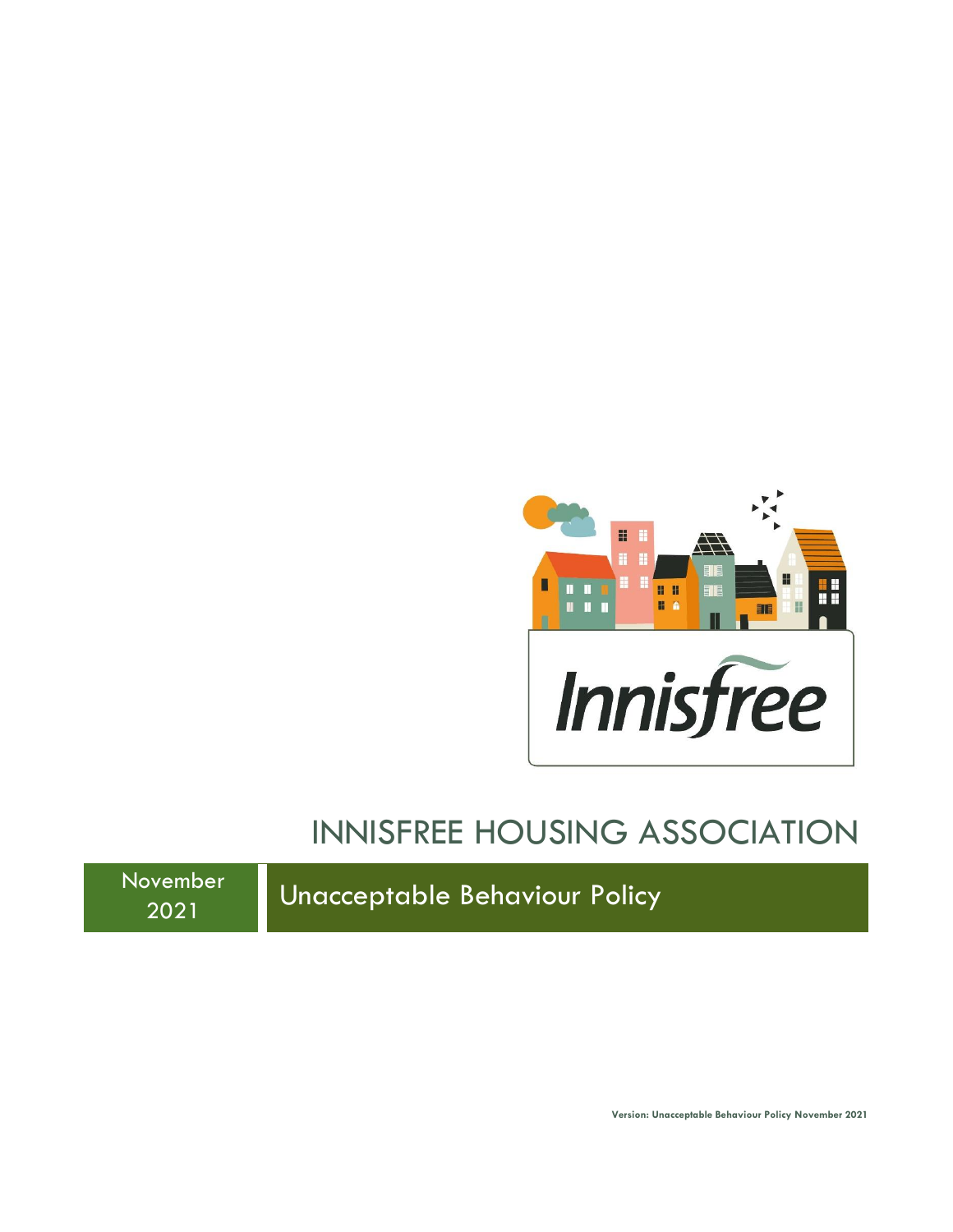### **UNACCEPTABLE BEHAVIOUR POLICY**

### **CONTENT**

| 1. | Introduction                                 | Page 2  |
|----|----------------------------------------------|---------|
|    | 2. Our approach                              | Page 2  |
| 3. | Policy aims                                  | Page 3  |
|    | 4. What is unacceptable behaviour?           | Page 4  |
|    | 5. Aggressive or abusive behaviour           | Page 4  |
|    | 6. Unreasonable demands                      | Page 5  |
|    | 7. Unreasonable persistence                  | Page 5  |
|    | 8. Unreasonable refusal to cooperate         | Page 6  |
|    | 9. Managing unacceptable behaviours          | Page 6  |
|    | 10. Restricting contact                      | Page 7  |
|    | 11. Appealing a decision to restrict contact | Page 8  |
|    | 12. Continued access to essential services   | Page 9  |
|    | 13. Reviewing conditions                     | Page 9  |
|    | 14. Actions specific to housing applicants   | Page 9  |
|    | 15. Data sharing                             | Page 10 |
|    | 16. Equality, diversity, and inclusion       | Page 10 |
|    | 17. Consultation and reviewing this policy   | Page 10 |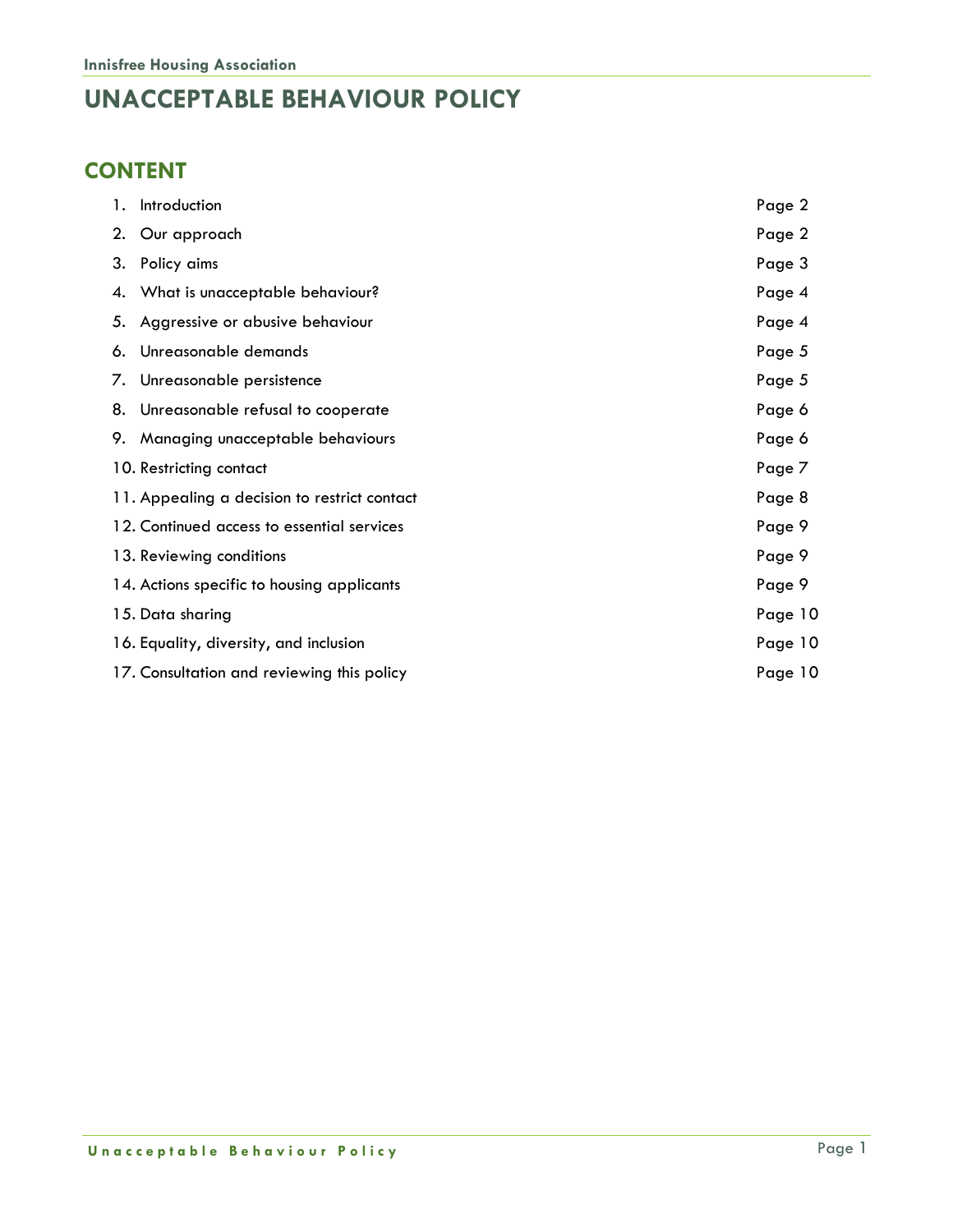## UNACCEPTABLE BEHAVIOUR POLICY

#### 1. INTRODUCTION

- 1.1 Innisfree are committed to delivering excellent customer service. We train our staff to treat our customers with respect and to deal with enquires efficiently and effectively at the first point of contact, where possible.
- 1.2 In most cases, our staff enjoy an excellent working relationship with residents, contractors, and other customers, and can deal with enquiries without problems. Occasionally, however, there may be incidents where customers may for whatever reason behave unreasonably when contacting us. This can make it difficult for staff to provide the standard of service that is expected.
- 1.3 The Unacceptable Behaviour Policy extends beyond our staff to Board Members, contractors, consultants, and other agents working on behalf of Innisfree. Our view is very clear that no one should be subjected to unacceptable behaviour when representing or working with Innisfree.
- 1.4 This policy sets out the provisions that Innisfree have in place to deal with customers who display unacceptable behaviour in their contacts and requests for service from Innisfree.
- 1.5 This policy should be read alongside the Complaints Policy.

#### 2. OUR APPROACH

- 2.1 We value our residents, contractors, and customers and will act promptly to address any concerns or complaints, investigating them thoroughly in a fair and respectful manner.
- 2.2 We recognise that people may act out of character in times of trouble or distress, particularly if they feel that Innisfree has not provided an adequate service. However, we still expect our staff to be treated with courtesy and respect.
- 2.3 We are committed to maintaining high levels of customer satisfaction and will seek to find the best ways of managing contact with individuals.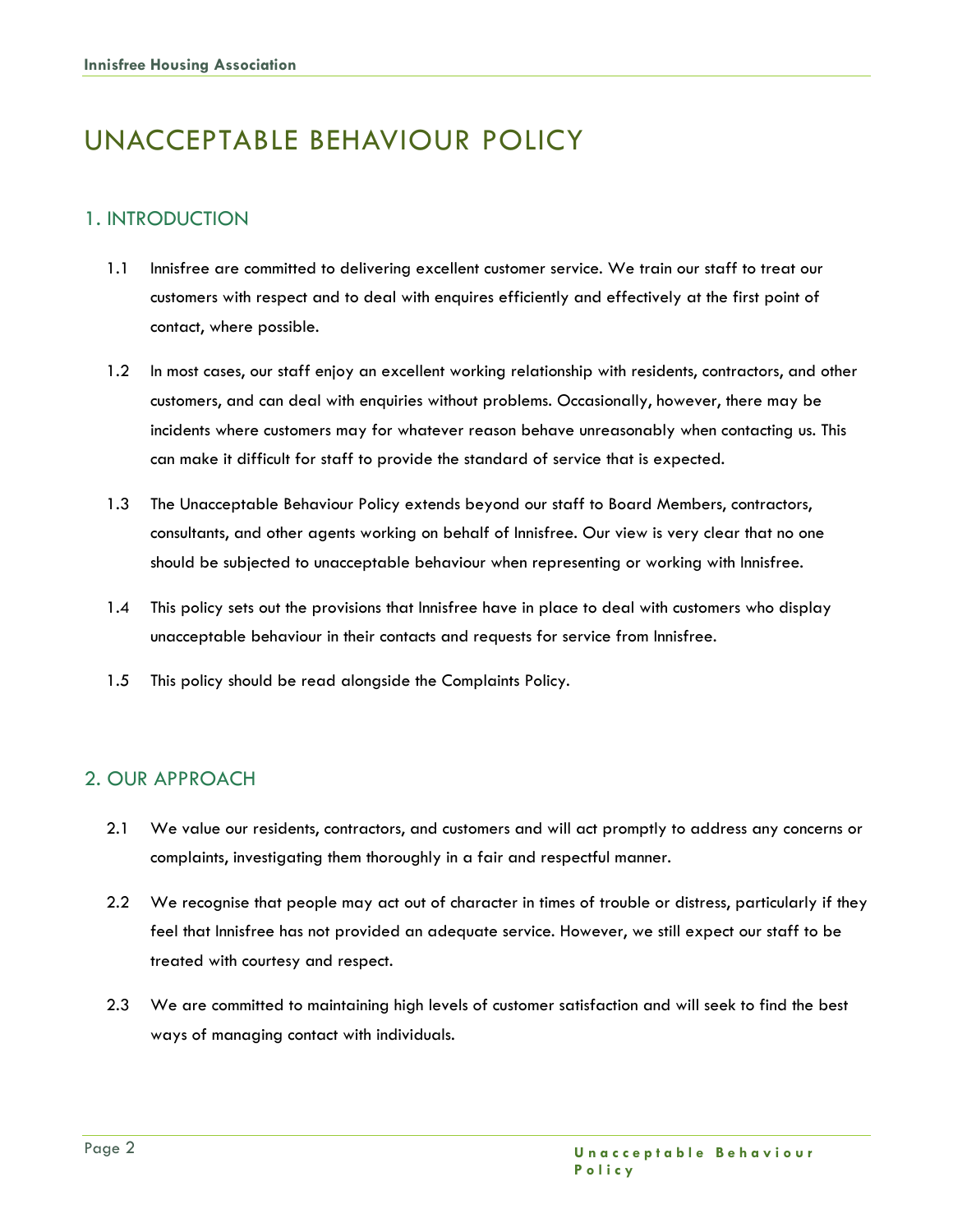- 2.4 Where problems in the way that a person contacts us have been identified, we will seek to provide a flexible and tailored approach to ensure individual needs are met and services can continue to be delivered effectively, for the benefit of all customers.
- 2.5 Innisfree will ensure that any changes in the way that services are normally delivered are reasonable and proportionate to the circumstances involved and are subject to regular review.
- 2.6 Where alterations are made to the way that services are delivered as a result of this Policy, they will be reviewed at regular intervals depending on the circumstances of the individual concerned.

#### 3. POLICY AIMS

3.1 The aims of the Policy are to:

- Outline what types of behaviour are unacceptable.
- To provide a fair and reasonable process of behaviour management for the protection of staff, and the benefit of our residents, contractors, and customers.
- Take a holistic approach to preventing and ending unacceptable behaviour towards staff. We focus on tailoring our customer services to the individual's communication needs.
- **E** Communicate clearly in an open and transparent way.
- **•** Promote positive behaviour and encourage individuals to communicate with us appropriately.
- Provide support to staff to enable them to confidently communicate and to provide them with the skills needed to resolve conflict promptly.
- To outline how an individual can appeal a decision made to restrict their contact with Innisfree.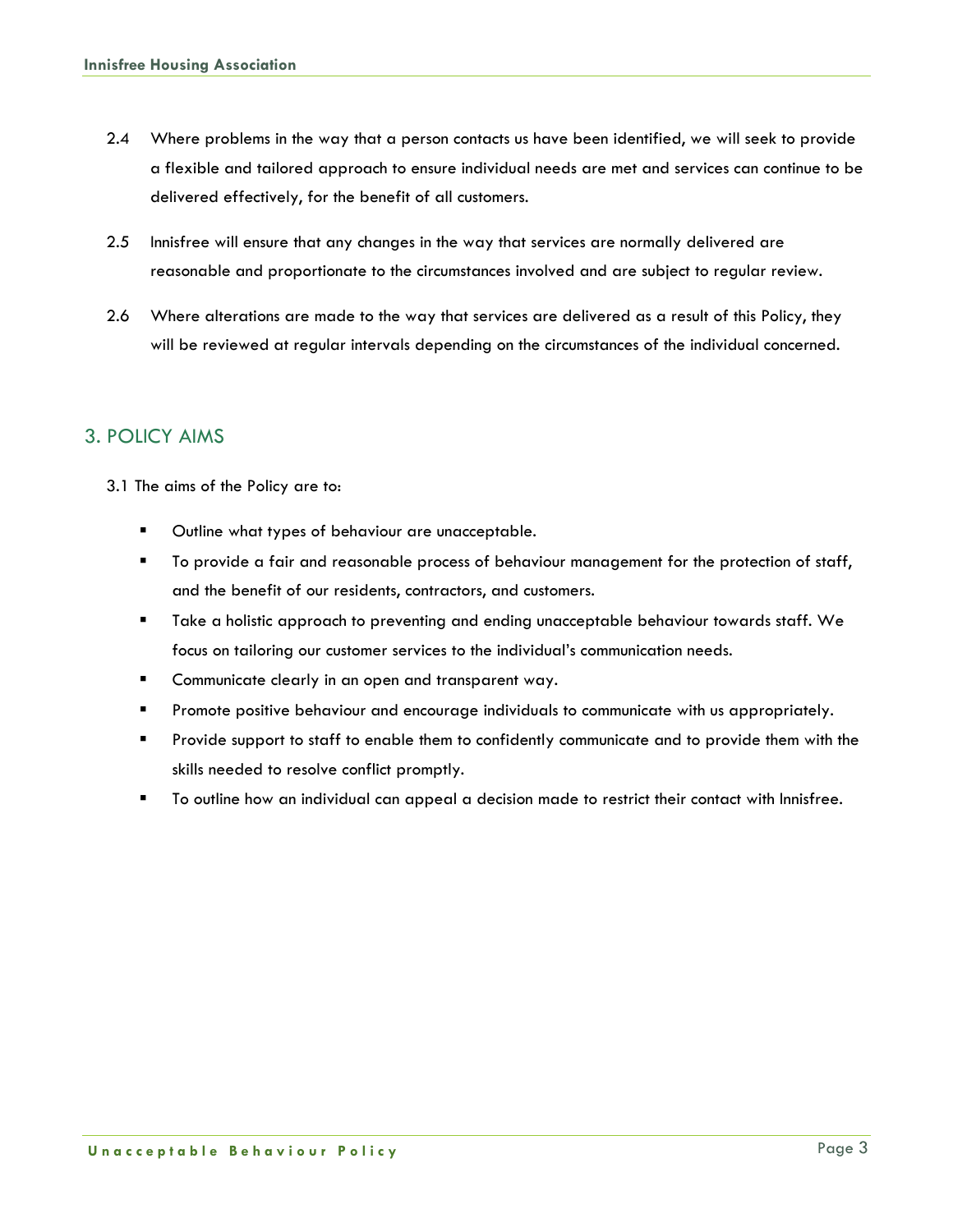#### 4. WHAT IS UNACCEPTABLE BEHAVIOUR?

- 4.1 Unacceptable behaviour includes any behaviour that prevents staff from delivering our services, and behaviour that would not be expected in the course of normal working relations.
- 4.2 Unacceptable behaviours can include the following types of behaviour in face to face, telephone or written contact:
	- **E** Aggressive or abusive behaviour
	- Making unreasonable demands
	- Unreasonable persistence
	- Unreasonable refusal to cooperate

#### 5. AGGRESSIVE OR ABUSIVE BEHAVIOUR

- 5.1 Violence is not restricted to acts of aggression that can result in physical harm it also includes behaviour and language that may cause staff to feel afraid, threatened, or abused.
- 5.2 Examples of aggressive and abusive behaviour include:
	- Threats
	- Physical violence
	- Personal verbal abuse
	- Bullying and intimidation
	- Derogatory remarks, discrimination, or disrespect
	- Inflammatory statements and unsubstantiated allegations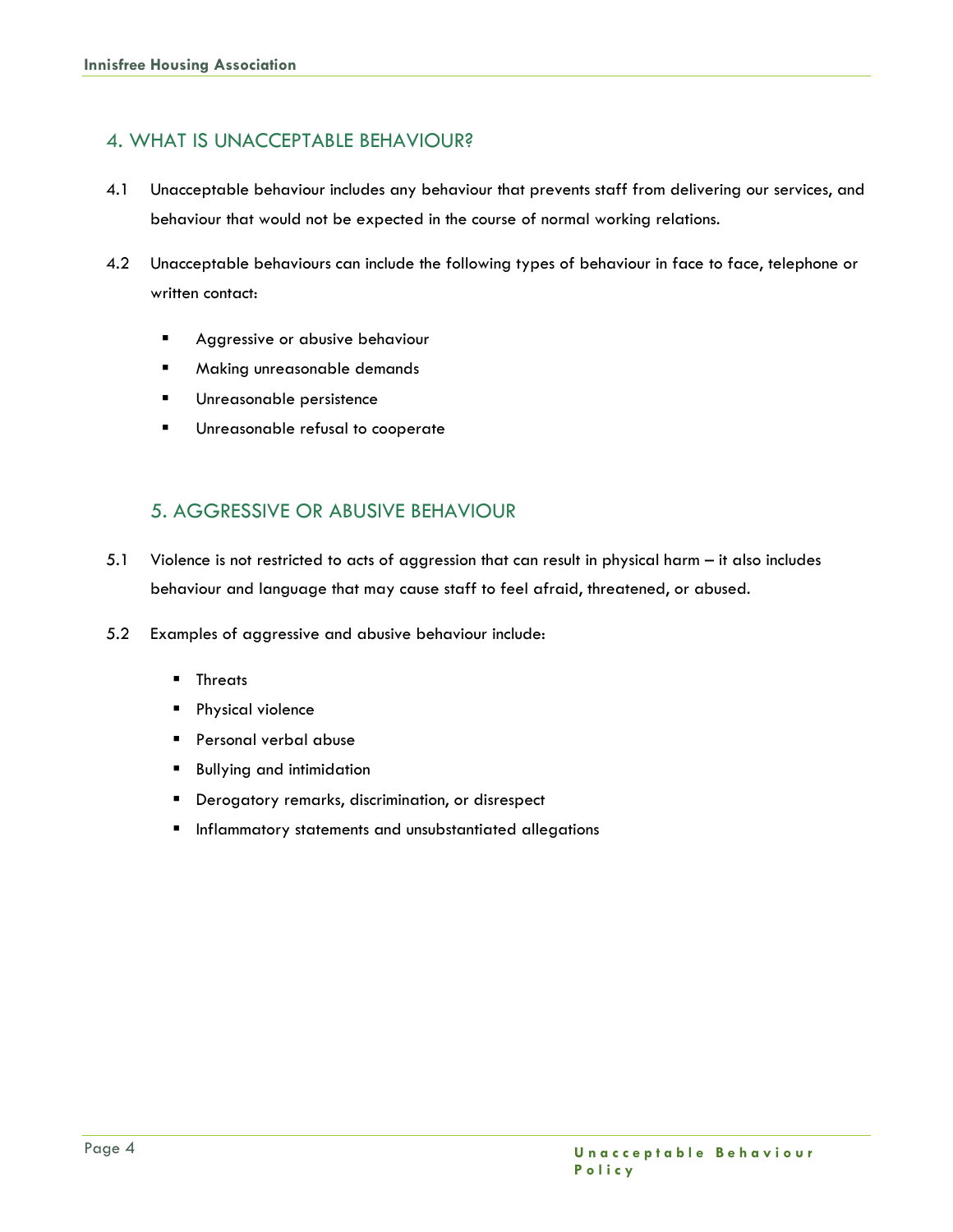#### 6. UNREASONABLE DEMANDS

- 6.1 We consider demands as unacceptable and unreasonable if they start to impact substantially on the work that our staff do, such as taking up an excessive amount of staff time, to the disadvantage of other customers or functions.
- 6.2 What amounts to unreasonable demands will always depend on the circumstances surrounding the behaviour and the seriousness of the issues raised by the individual. In general, unreasonable demands relate to:
	- The amount of information they seek
	- The number of approaches they make to us
	- The nature and scale of the service they expect
	- Demanding responses within an unreasonable time scale
	- Insisting on working only with a particular member of staff
	- Refusal to work with a member of staff
	- Refusal to specify the details of a complaint, despite offers of assistance
	- Denying or changing statements made at an earlier stage
	- Repeatedly changing the basis of a complaint or request as the matter proceeds

#### 7. UNREASONABLE PERSISTENCE

- 7.1 We recognise that some customers will not or cannot accept that Innisfree are unable to assist them further or provide a level of service other than which has been provided already.
- 7.2 Customers may persist in disagreeing with the action or decision taken in relation to their complaint, concerns, or will contact the office persistently about the same issue.
- 7.3 Examples of unreasonably persistent behaviour include:
	- Excessive phone calls, letters, or emails
	- Persistent refusal to accept explanations relating to what we can or cannot do
	- Persistent refusal to accept a decision made in relation to the services we deliver, or complaints
	- Continuing to pursue a complaint or issue without presenting any new, relevant information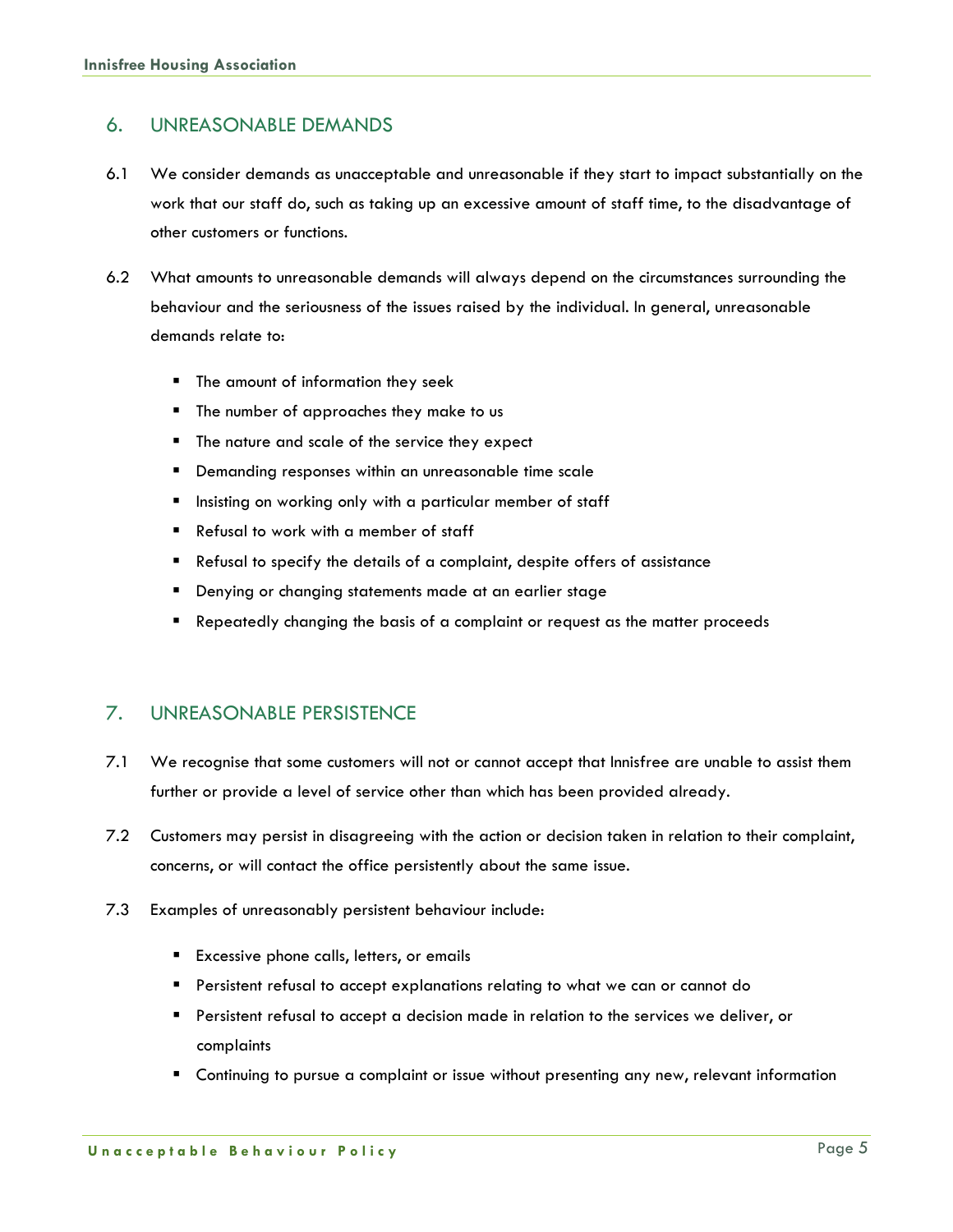#### 8. UNREASONABLE REFUSAL TO COOPERATE

- 8.1 When providing a service or handling a complaint, Innisfree needs to engage with the residents, contractors, or customers. If they do not cooperate, we will consider further action appropriate to the circumstances.
- 8.2 Refusing to allow access to contractors for essential maintenance works may result in Innisfree taking legal action to enforce access to the home.
- 8.3 Refusing access for non-essential maintenance works may result in Innisfree cancelling the repair request.
- 8.4 Refusing to engage with a staff member, contractor or appointed agent may result in cancelling of the service request or complaint.
- 8.5 Refusing to provide information requested by Innisfree staff may result in cancellation of the service if the information is necessary to progress.

#### 9. MANAGING UNACCEPTABLE BEHAVIOURS

- 9.1 Innisfree will consider using the provisions set out in this Policy where staff believe the behaviour of an individual prevents them from delivering services and would not be expected in the course of normal working relations.
- 9.2 As an immediate response in face-to-face or telephone contacts, in particular where the person is abusive, offensive, or intimidating, Innisfree staff will inform them that their behaviour is unacceptable and outline the reasons why.
- 9.3 We will aim to ensure that the individual is warned immediately if their actions are seen as unacceptable and what will follow if this persists. We will attempt the defuse the situation and aim to bring the tone of the communication back to a more reasonable level.
- 9.4 If we are not able to defuse the situation, the staff member will advise that they will terminate the contact unless the unacceptable behaviour changes. This may involve walking away from a meeting, politely asking the person to leave, or ending a telephone call.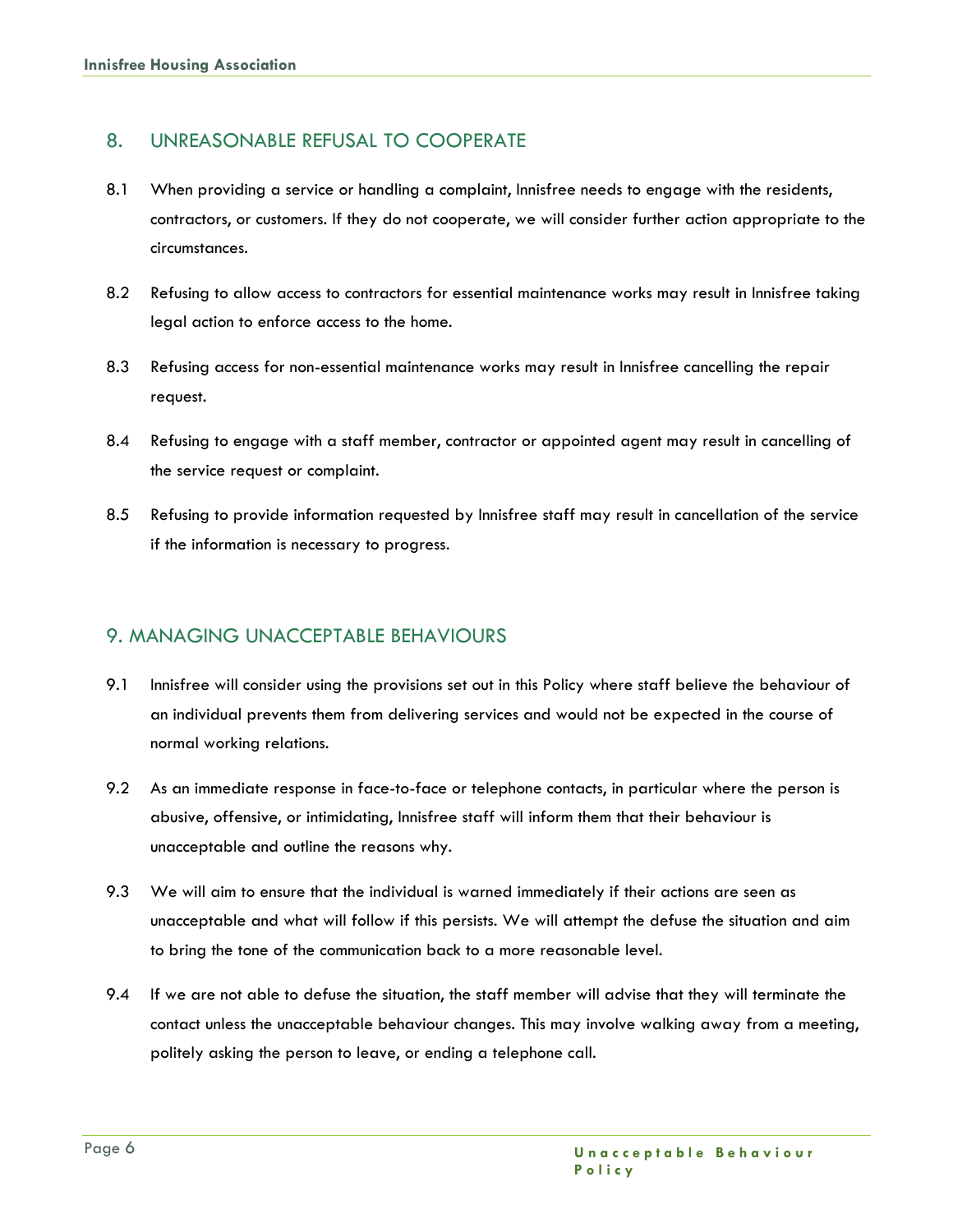- 9.5 With the exception of incidents where immediate action is taken to stop or change the way the individual contacts us, decisions to restrict contact are only taken after careful consideration. Wherever possible we will give the person the opportunity to change their behaviour or actions before a decision is made.
- 9.6 In cases where the threat or use of physical violence, verbal abuse or harassment is made to towards staff, the incidents will be reported to the Police. At this time all direct contact with the individual will end while the incident is investigated by Police.
- 9.7 In order to resolve the situation we may offer to meet the individual to discuss the unacceptable actions and agree a way forward. It may be appropriate in some cases to engage external experts like independent mediators to help resolve the situation.
- 9.8 To ensure that we provide a tailored service for individual needs, Innisfree will record all contact with residents on our housing management systems. We will record the details of the conversation, when it happened, what happened and why the contact was terminated.

#### 10. RESTRICTING CONTACT

- 10.1 Where Innisfree staff believe the incident requires further action, they will discuss their concerns with their line manager. The line manager will then carry out enquiries, this may include:
	- **E** Reviewing the conversation details recorded on the housing management system
	- Reviewing phone records where appropriate
	- Reviewing email chains where appropriate
	- Speaking to other relevant members of staff about the contact
- 10.2 If the line manager determines that further action is required, they will arrange for an assessment of the individual's circumstances to take place by appropriate Innisfree staff members. As part of our commitment to embed the Equality Act 2010 into our practices, we will ensure that any issues of vulnerability are considered when assessing individual cases.
- 10.3 Where vulnerabilities are identified and they contribute to the unacceptable behaviours, staff will look to provide additional support to the resident, if none is already in place. This may include referring the resident to external support, medical or advocacy agencies.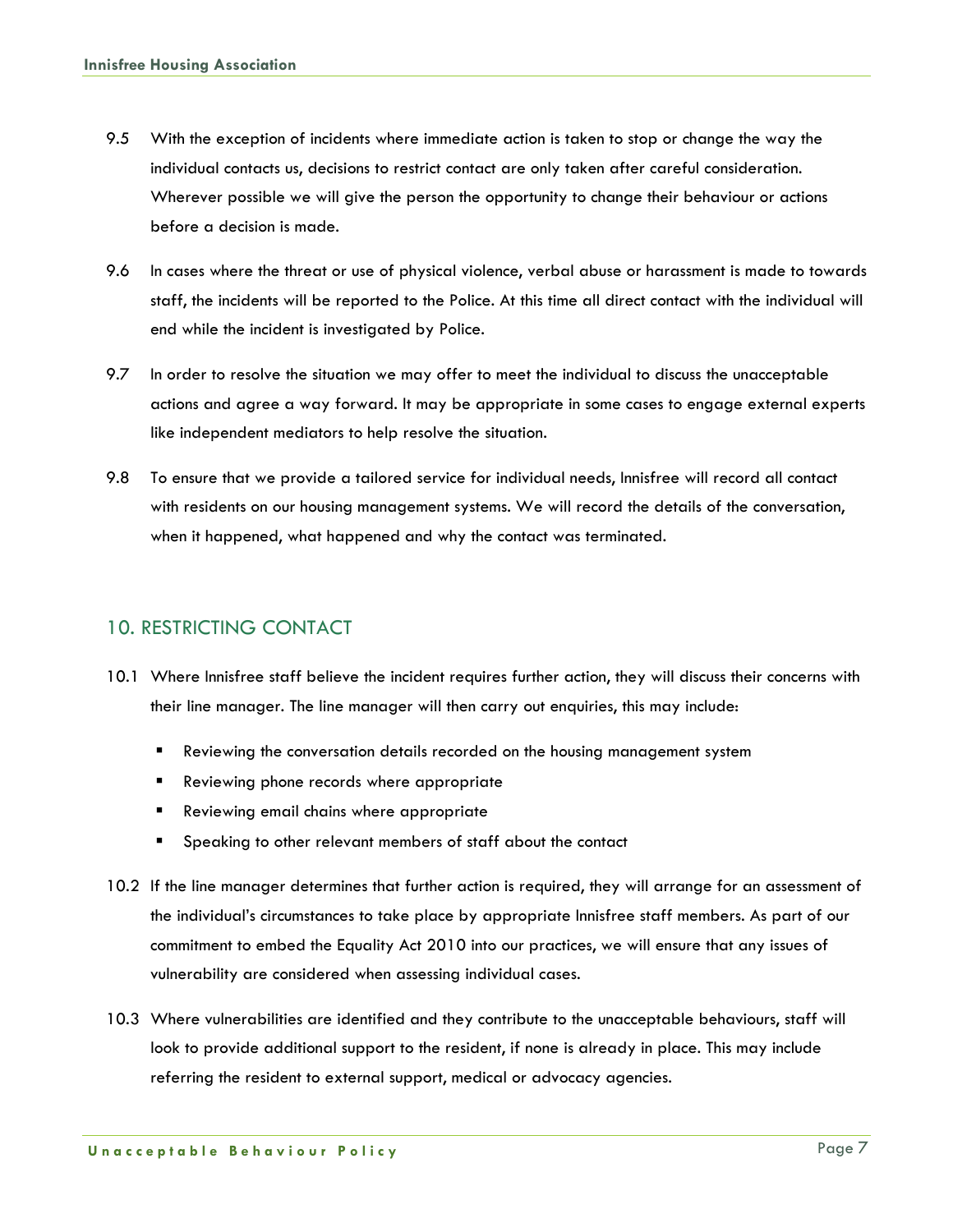- 10.4 Where no vulnerability is established or the provision of additional support does not make any positive change to the nature of the contact, we will undertake a case review to determine the best approach for managing future contact.
- 10.5 The case review may consider any, or a combination of, the following actions:
	- Limits may be placed on the amount of time that Innisfree staff spend on telephone conversations or personal contact with the individual. This could include only accepting calls at specified times.
	- **•** Placing restrictions on the means of communication for example, only communicating via email, letter, or telephone calls.
	- **•** Only communicating through an agreed third party or advocate agency
	- Requiring personal contacts to take place in the presence of a witness or at the Innisfree office
	- Refusing to re-investigate matters that have previously been resolved
- 10.6 Where we intend to place any restrictions on how the customer can communicate with us, we will inform the customer via their preferred communication method and by sending them a letter outlining the restrictions and the reasons behind them.

#### 11. APPEALING A DECISION TO RESTRICT CONTACT

- 11.1 Innisfree will inform the individual whenever restrictions will be imposed on how they can make contact with us, how long the restrictions will be in place, and how they may appeal any decisions or intended actions.
- 11.2 Residents can appeal restrictions, decisions or intended actions on the grounds that their actions were wrongly identified as unacceptable, the action taken was disproportionate, or that the action taken will adversely impact on them because of personal circumstances.
- 11.3 Residents can appeal by outlining their concerns in writing and submitting them to the Operations Director for review.
- 11.4 Innisfree are not able to hear or investigate repeated appeals about the same issue and may alter how appeals are handled in line with any restrictions that have been imposed through the Unacceptable Behaviour Policy.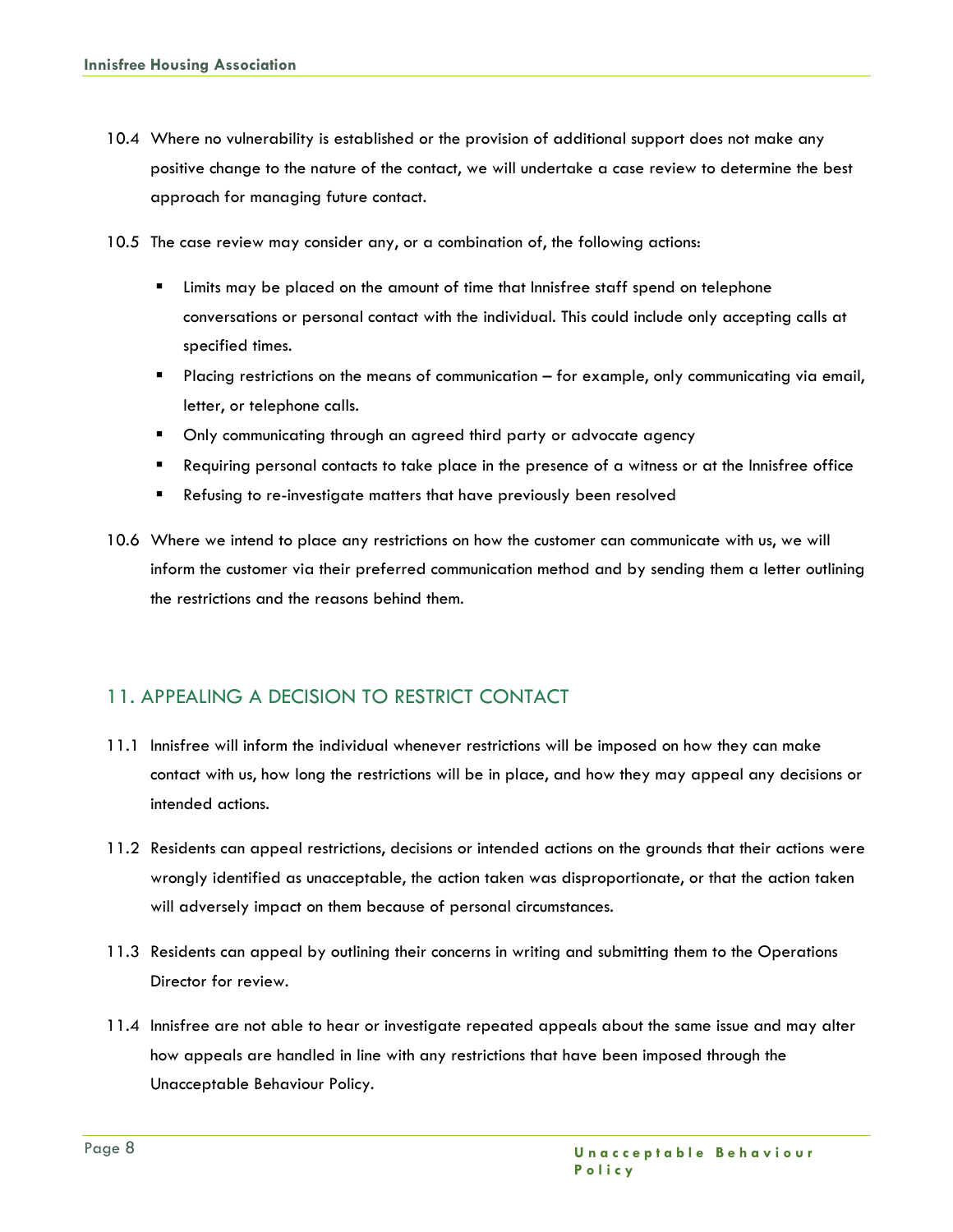#### 12. CONTINUED ACCESS TO ESSENTIAL SERVICES

- 12.1 Where restrictions on contact are in place, it is not intended to prevent residents from accessing our repairs services, periodic testing, property management (such as annual gas servicing), or from making genuine complaints about new issues.
- 12.2 When responding to requests for access to essential services, the conditions that have been imposed as part of the restricted contact will be taken into consideration; this may involve extending normal response targets; this will be explained to the resident in writing.

#### 13. REVIEWING CONDITIONS

- 13.1 Whenever restrictions on the way that Innisfree manages contact are imposed under this Policy, the conditions will usually last for a period of three months before they are reviewed by the residents' Housing Officer and the Operations Director
- 13.2 At the review, we may:
	- Remove the restrictions
	- Change the way that contacts are managed for another three months
	- Continue with the same restrictions for an additional three months, subject to review again
- 13.3 Where the individual has successfully appealed the decision to alter contact, or they provide evidence to Innisfree of a change of circumstance that impacts the way that their contact should be managed – the contact restrictions may be reviewed at sooner than three months.

#### 14. ACTIONS SPECIFIC TO HOUSING APPLICANTS

14.1 If Innisfree encounter unacceptable behaviour from applicants for housing, we have the right to decline their application and feedback our concerns to the appropriate referral agency.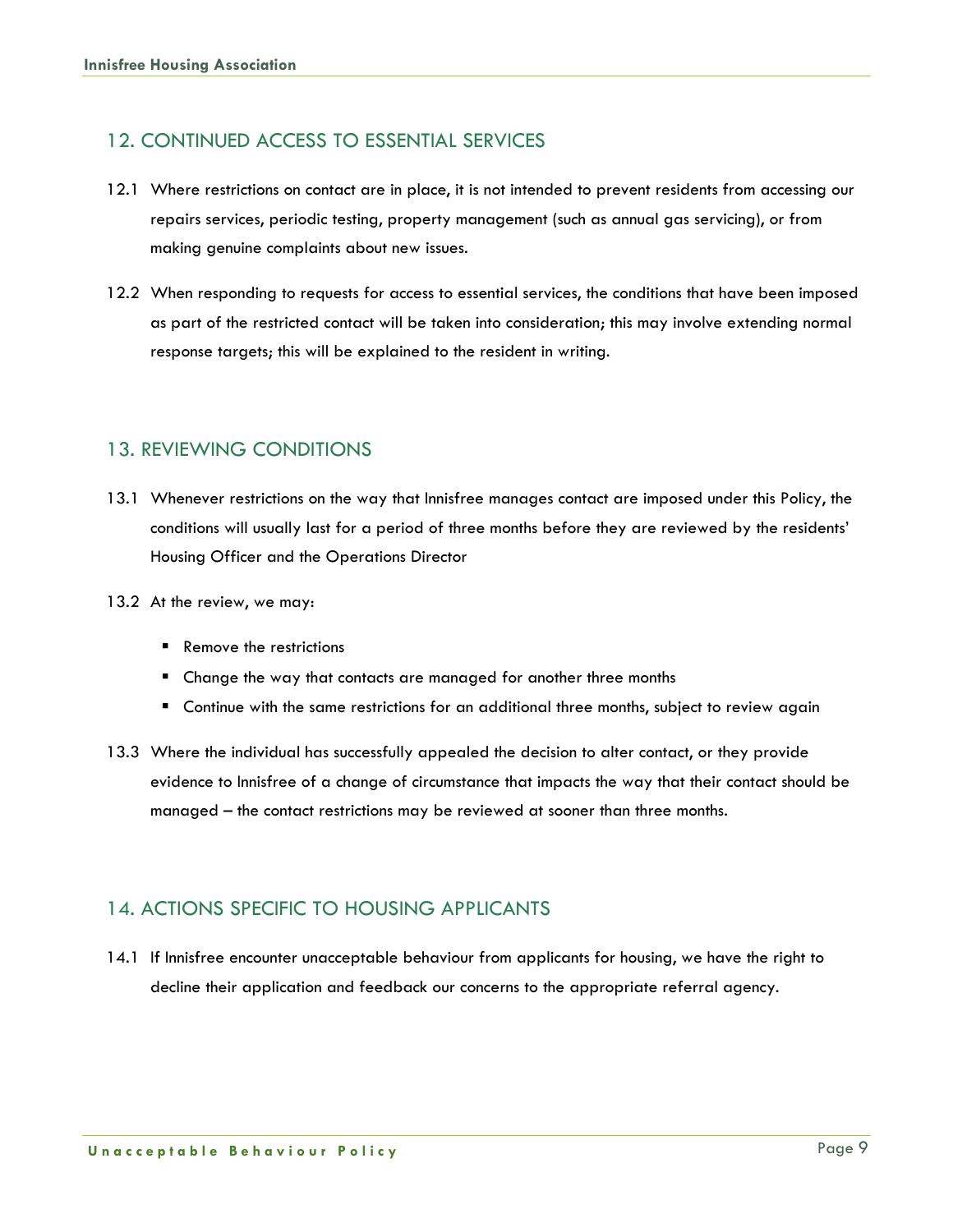#### 15. DATA SHARING

- 15.1 All information will be stored in our Housing Management systems. All case notes, case files, and personal information will be kept confidential in line with the Data Protection Act 2018. We will adhere to the Data Protection Act and comply with General Data Protection Regulation for Sharing Personal Information to ensure that we maintain confidentiality of all parties.
- 15.2 We will share information with third parties where we have an information sharing protocol in place, if there are safeguarding concerns, or we have a duty to do so for the purpose of crime prevention under the provisions of the Crime and Disorder Act 1998, and the provisions of the Data Protection Act 2018 (and any other relevant legislation) justify it.

#### 16. EQUALITY, DIVERSITY, AND INCLUSION

- 16.1 We are committed to embedding the Equality Act 2010 into our Policies and Procedures. As part of this commitment, staff should facilitate reasonable adjustments and adapt our standard policies and procedures wherever possible, in order to ensure every individual can access our services.
- 16.2 To make an adjustment means to change work practices to avoid or correct the disadvantage to a person with a disability. This may include:
	- **EXEL Allowing more time than we would usually for someone to provide information that we** needed.
	- Providing specialist equipment or additional support such as a sign language interpreter.

#### 17. CONSULTATION AND REVIEWING THIS POLICY

- 17.1 Innisfree will consult with residents on this policy via our website and newsletter.
- 17.2 All contact restrictions will be reviewed regularly by the Housing team and by the Operations Director to assess the effectiveness of the actions being taken in line with the Policy.